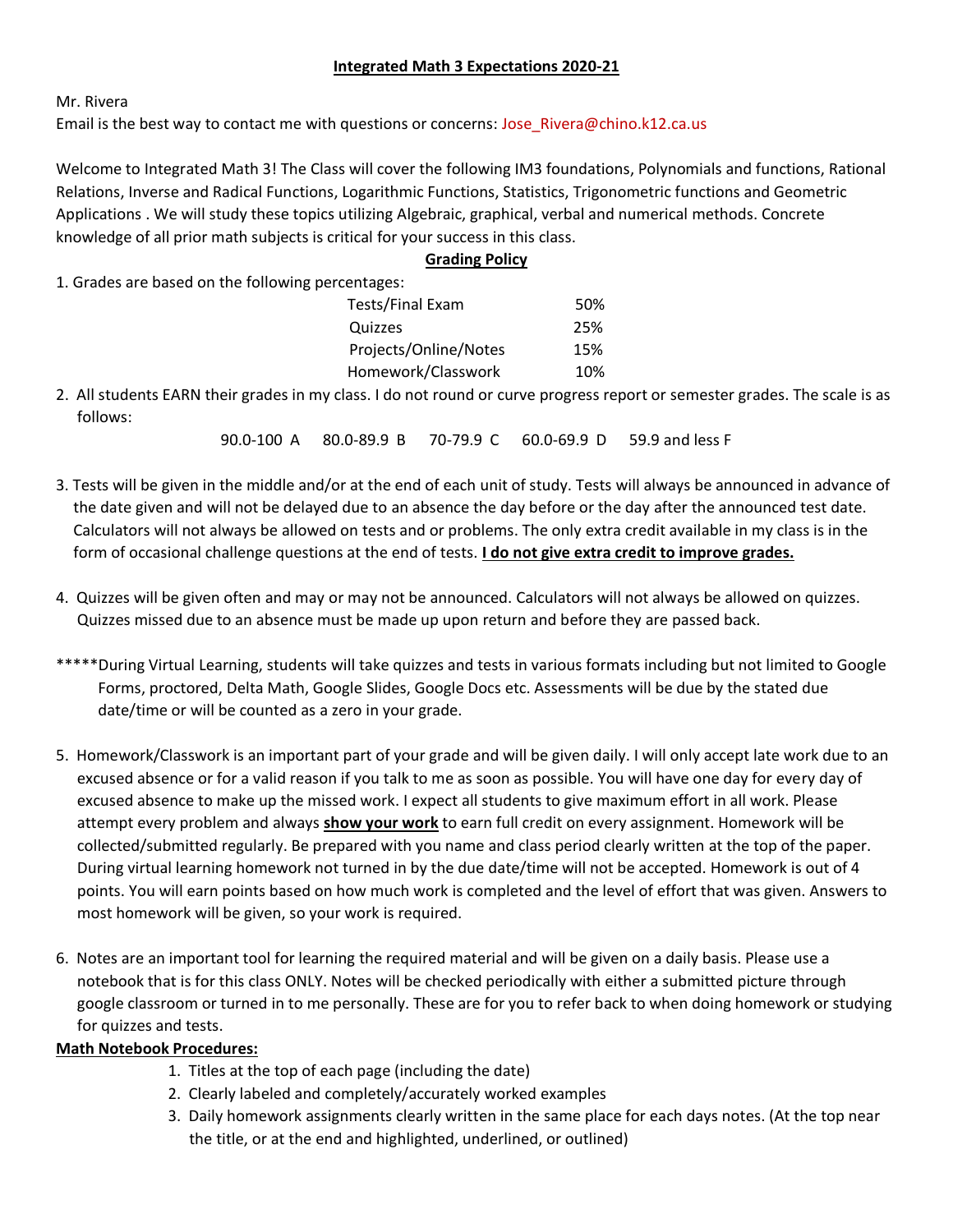#### *WARNING:* If you do your homework in your notebook, you must be prepared to turn the page in if asked*. Do NOT do your homework on the back of notes if you are trying to keep all of your notes together!!!!*

- 7. District/Department Final Exams will be given at the end of each semester. Arrangements must be made in advance if you are going to be absent on the day of the final exam. Truant, unexcused or unverified absences will result in a zero being averaged into your grade for the final exam. Second semester's final is cumulative and includes questions from first semester.
- 8. Online topics will be assigned from various websites (Delta Math, Khan Academy, etc) to reinforce what we are learning in class. You will be required to complete topics as they are assigned.
- \*\*\*\*Please Note: Truant, unexcused or unverified absences will result in a zero being averaged into your grade for missed homework, quizzes, tests and/or the final exam.

## **Grades**

I use the Aeries program and update grades weekly after the third week of each semester. I encourage all parents to get access to this valuable tool. I plan to email student grades to parents every three weeks this year.

### **Absences**

Attendance will be taken every day. Consistent attendance in this class is strongly advised. It is your responsibility to get and complete any missed notes, homework, classwork, quizzes, and/or tests in the time allotted. You will have one day for every day of an excused absence to make up work. If an absence is truant, unexcused or unverified, then all missed work will be averaged into your grade as a zero. Being absent on a day of the test review will not delay taking the test and you will be required to take the test on the scheduled test day since I announce test dates well in advance. If you are absent on the day of the test, then you will be required to take the exam on the day that you return.

*PLEASE NOTE:* I expect you to remain current on any work that you miss while participating in on campus activities. You will not get extra time for these situations. Please make arrangements to take quizzes that are missed due to on campus activities **on that day.**

## **In Classroom Rules**

- 1. **Follow all school rules.** This includes the district dress code, academic honesty policy and phone policy.
- 2. **Be respectful to everyone.** This rule covers it all. Disrupting my teaching or the learning of others will not be tolerated.
- 3. **Be on time.** My tardy policy follows that of the student handbook and tardies are accumulated throughout the semester.
- 4. **Be prepared.** Recommended: paper, textbook, spiral or composition notebook just for this class, pencil, different colored pens, and a graphing calculator (you may NOT use your phone as a calculator).
- 5. **Be honest.** Cheating of any type will result in a zero on the assignment, quiz or test for both parties involved. Please see the student handbook for a definition of academic dishonesty.
- 6. **No eating, drinking (except water) or gum chewing is allowed in my class. I HATE GUM!**

# **Virtual Classroom Rules**

- 1. Students should not share their login information, meeting links, or passwords with others.
- 2. To the extent possible, students should participate in virtual instruction from a quiet and neutral area that is free of distractions.
- 3. School and classroom rules apply to the virtual instruction environment.
- 4. It is recommended that students review the District Technology Acceptable/Responsible Use Policy regarding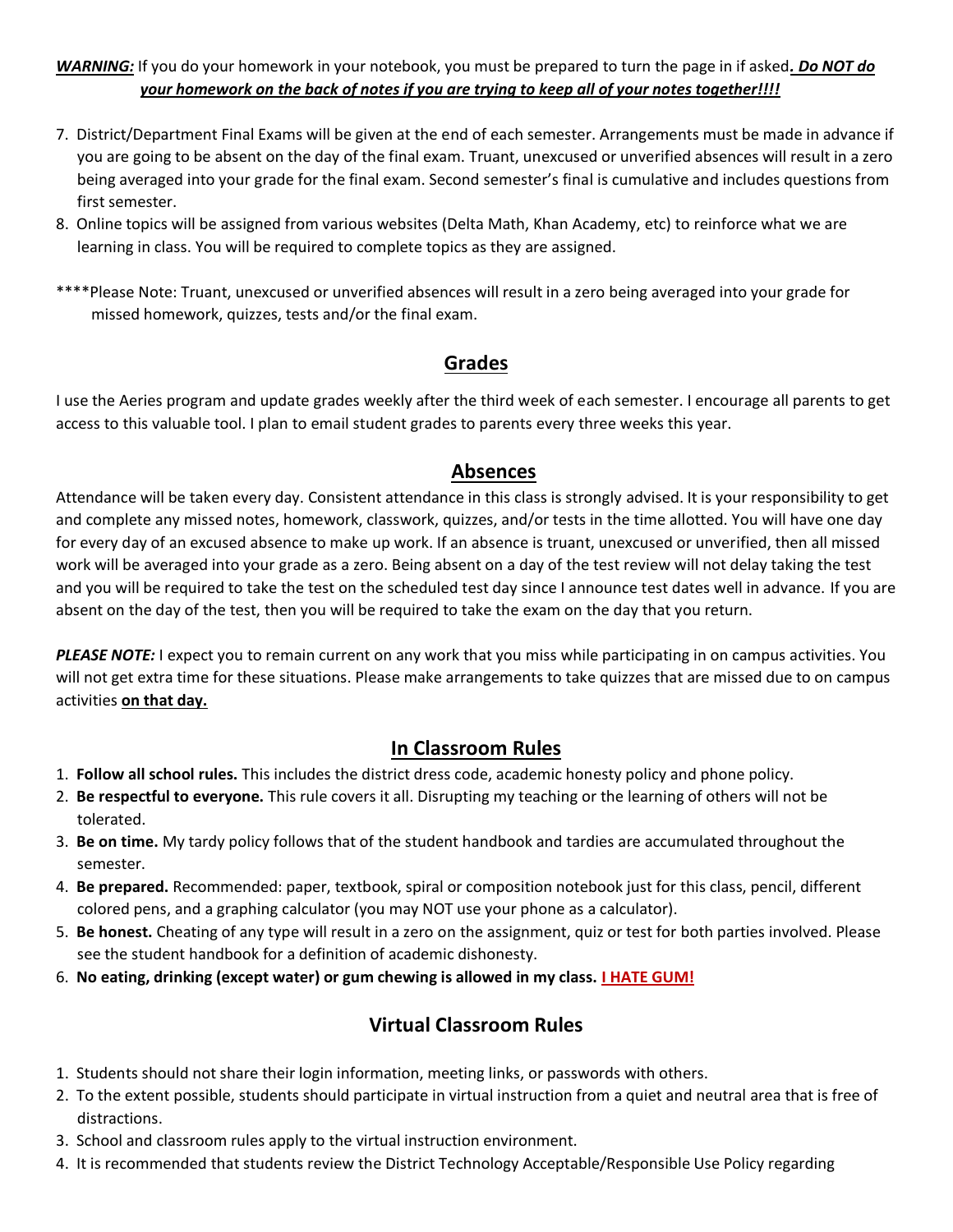expectations for behavior while conducting themselves online and on District devices.

- 5. Students should dress appropriately for virtual instruction sessions.
- 6. Students who use inappropriate language, share inappropriate images, or in any way behave inappropriately on a video conference will be subject to appropriate discipline.
- 7. Students should not conduct audio or video recordings or take screen shots of virtual class meetings or activities unless they have received prior permission to do so from a teacher or authorized District official.
- 8. To the extent possible, parents should allow the student to work with the instructor or provider in a quiet, private space. However, to the extent a student requires adult support to participate in virtual instruction/services, a parent or guardian may be specifically asked by the instructor or service provider to provide such support.
- 9. Once the virtual instruction session or meeting is over, students should be sure to close out of the meeting platform entirely. Students should also ensure that cameras are covered and that microphones are turned off to avoid inadvertent transmission following the meeting.

# **Consequences for Infractions of the Rules**

Breaking classroom rules will result in one or more of the following: a warning, a detention, a phone call home, or a referral to the counselor or assistant principal. Consequences will be determined according to the severity of the infraction and your prior history of behavior in my classroom.

## **Platforms for Distance Learning**

*Google Classroom* will be used for announcements, assignments, quizzes and tests. Please be respectful with all correspondence in this platform.

*Remind* will be used for last minute notifications since most students have phones with them at all times.

**College Board** will be used for AP practice as the year goes on. A class code will be provided as soon as it becomes available to me

*Delta Math* will be used for assignments and or assessments. You did your summer assignment on Delta Math and are already logged in.

*Google Meets* will be used for live instruction. The link for our meetings can be found in the top left hand corner of our google classroom. Once you click on the link, you will join our meeting. Please mute yourself upon entry and activate your camera. You should stay muted and visible unless instructed to do otherwise. Please be on time and take notes as we progress through each lesson. I will be making use of breakout rooms during our lessons for student interaction.

# **Integrated Math 3 Classroom and Remind**

Join REMIND: Text to 81010 Period 1 IM3 Code: @hfkf7 Period 2 IM3 Code: @2kbah6 Period 4 IM3 Code: @729fe7

*"Education Code Section 49011 (a) states: 'A pupil enrolled in a public school shall not be required to pay a pupil fee for participation in an educational activity.'"*